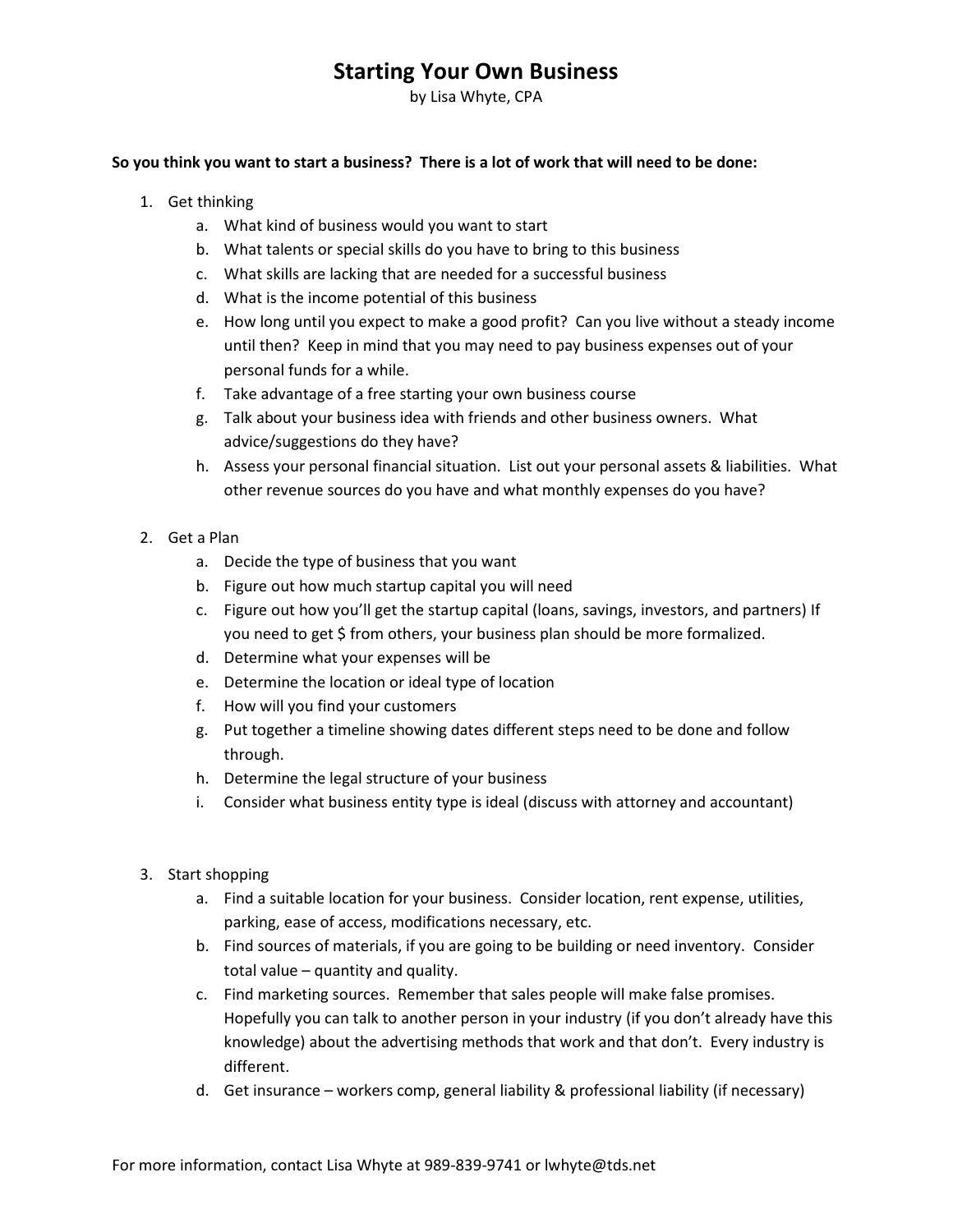## Starting Your Own Business

by Lisa Whyte, CPA

- e. Open up bank accounts
- 4. Get help.
	- a. Find a good accountant. An accountant can help you with a lot of the steps involved.
	- b. Discuss your plans with an attorney.
	- c. Find a business banker that can help you get started.
	- d. Have discussions with people with similar businesses (but not direct competition) to learn about the marketing methods and business methods that work for them.
- 5. Get legal
	- a. If your type of business requires special occupational licensing, verify that you meet the requirements and obtain the licensing.
	- b. You may need to obtain a sales tax license.
	- c. Pick a name for the business. Register it as a DBA, LLC, or corporation.
	- d. Get an Employer Identification Number
	- e. If you will have employees, you will need to register for payroll taxes and learn about the payroll rules.
- 6. Set up an accounting system
	- a. This is more than just buying QuickBooks
	- b. Use an accountant to make sure you have proper accounts set up.
	- c. This will need to monitored regularly … before the business starts (to track startup costs) and after the business begins operations
- 7. Open your doors
	- a. Let friends and family know your business is open and ask them to spread the word
	- b. Depending on the type of business, hold an Open House or Grand Opening.
	- c. Take advantage of every free marketing/promotional activity possible.

If your funds are limited, it is a good idea to start the business small-scale and then expand as revenue increases. If you spend more than you can afford up front, it is more likely that the business will fail.